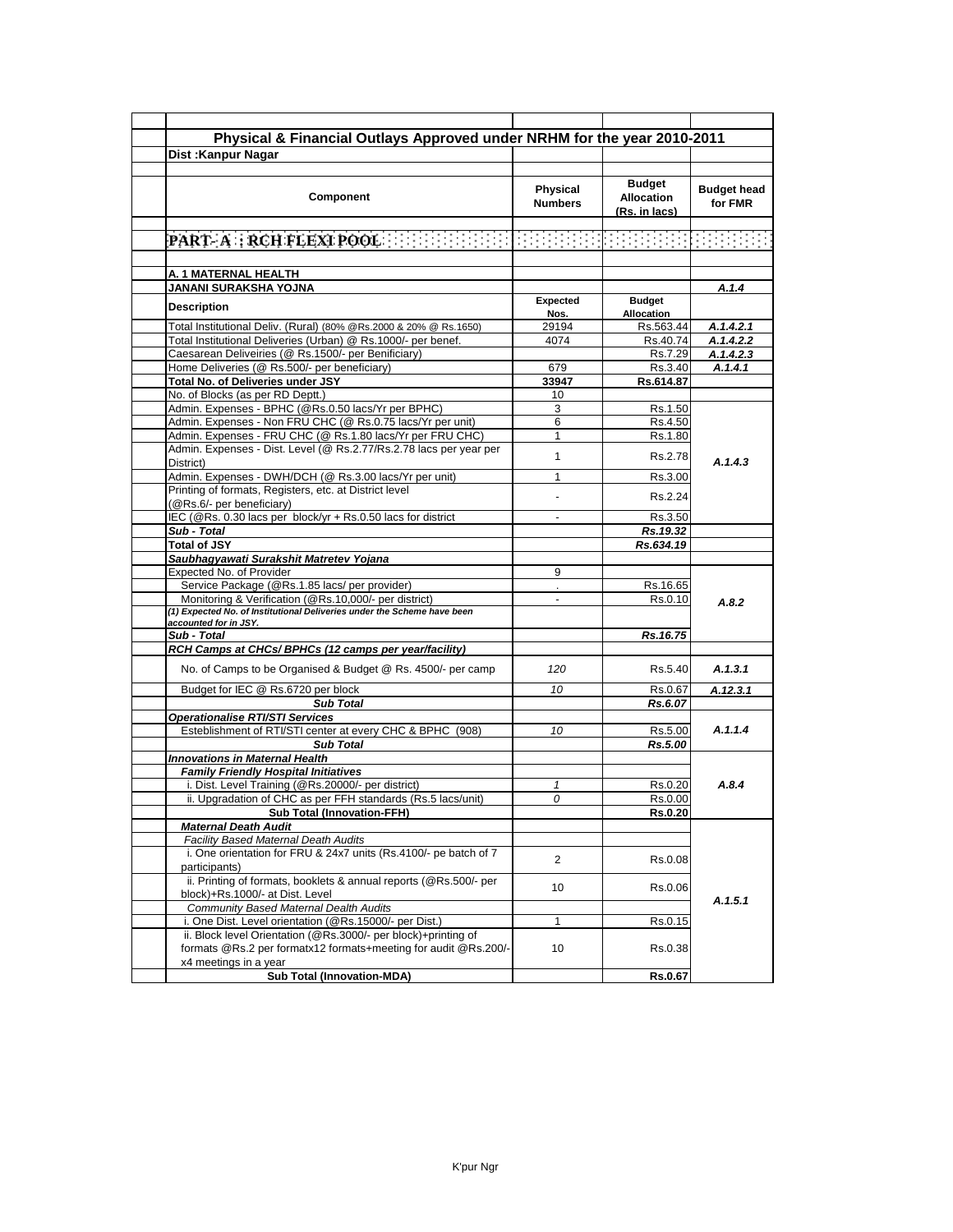| Component                                                                                                     | <b>Physical</b><br><b>Numbers</b> | <b>Budget</b><br><b>Allocation</b><br>(Rs. in lacs) | <b>Budget head</b><br>for FMR |
|---------------------------------------------------------------------------------------------------------------|-----------------------------------|-----------------------------------------------------|-------------------------------|
| <b>Pregnant Women &amp; Child Tracking</b>                                                                    |                                   |                                                     |                               |
| i. Orientation Workshop                                                                                       |                                   |                                                     |                               |
| (a) At Dist. Level                                                                                            | 1                                 | Rs.0.24                                             | A.10.3                        |
| (b) At Block Level @ Rs.6500/- block                                                                          | 10                                | Rs.0.65                                             |                               |
| ii. Printing of formats (730 format/block @Rs.2 per format)                                                   | 7300                              | Rs.0.15                                             |                               |
| Sub Total (Innovation-Preg. Women & child tracking)                                                           |                                   | Rs.1.03                                             |                               |
| <b>Strengthening of Sub Centers Accridited under JSY</b><br>Dissemination meeting in the District @ Rs 5000/- |                                   |                                                     |                               |
| Upgradation of Sub Centre in Dist (From State Level)                                                          | 1<br>160                          | Rs.0.05<br>Rs.0.00                                  | A.1.1.5                       |
| Sub Total (Innovation-S.C. Accridited under JSY))                                                             |                                   | Rs.0.05                                             |                               |
| Sub Total (Innovation in Maternal Health)                                                                     |                                   | Rs.1.96                                             |                               |
| Sub-Total (Maternal Health)                                                                                   |                                   | Rs.663.97                                           |                               |
| <b>A.2 CHILD HEALTH</b>                                                                                       |                                   |                                                     |                               |
| <b>Comprehensive Child Survival Programme (CCSP)</b>                                                          |                                   |                                                     |                               |
| <b>CCSP Training - FBNC (in 1st &amp; 2nd phase districts only)</b>                                           |                                   |                                                     |                               |
| Training Site - District Women Hospital                                                                       |                                   |                                                     |                               |
| Expected No. of Participants                                                                                  | 0                                 |                                                     |                               |
|                                                                                                               |                                   |                                                     |                               |
| No. of Batches to be Organised and Budget @ Rs.12,000 per Batch                                               | 0                                 | Rs.0.00                                             | A.11.5.2                      |
| No. of Batches to be Supervised and Budget @ Rs.3,200 per Batch                                               | 0                                 | Rs 0.00                                             |                               |
| Sub - Total                                                                                                   |                                   | Rs.0.000                                            |                               |
| <b>Training at Medical College under CCSP Prog</b>                                                            |                                   |                                                     |                               |
| Support staff to Medical Collage<br>Physicians training/F-IMNCI                                               |                                   | Rs.5.00<br>Rs.32.80                                 | A.11.5.2                      |
| <b>Sub Total</b>                                                                                              |                                   | Rs.37.80                                            |                               |
| <b>CCSP Training - NSSK (in 3rd phase districts only)</b>                                                     |                                   |                                                     |                               |
| Training Site - District Women Hospital                                                                       |                                   |                                                     |                               |
| Expected No. of Participants                                                                                  | 95                                |                                                     |                               |
| No. of Batches to be Organised and Budget @ Rs.38,500 per Batch                                               | 5                                 | Rs 1.93                                             | A.11.5.5                      |
| No. of Batches to be Supervised and Budget @ Rs.3,500 per Batch                                               | $\mathbf{1}$                      | Rs.0.035                                            |                               |
| Sub - Total                                                                                                   |                                   | Rs.1.960                                            |                               |
| CCSP Training of ASHAs, ANMs, LHVs - (1st & 2nd Phase                                                         |                                   |                                                     |                               |
| Districts)                                                                                                    |                                   |                                                     |                               |
| Expected No. of Participants (approx. 24 per batch)                                                           | 0                                 |                                                     |                               |
|                                                                                                               |                                   |                                                     | A.11.5.1                      |
| No. of Batches to be Organised and Budget @ Rs.1,65,000 per Batch                                             | 0                                 | Rs.0.00                                             |                               |
| No. of Batches of ToT and Budget @ Rs.2,39,000 per Batch                                                      | 0                                 | Rs.0.00                                             |                               |
| Sub - Total                                                                                                   |                                   | Rs.0.00                                             |                               |
| <b>CCSP Training of ASHAs, ANMs, LHVs - (3rd Phase Districts)</b>                                             |                                   |                                                     |                               |
| Expected No. of Participants (approx. 24 per batch)                                                           | 400                               |                                                     |                               |
| No. of Batches to be Organised and Budget @ Rs.1,65,000 per Batch                                             | 16                                | Rs.26.40                                            | A.11.5.1                      |
| No. of Batches of ToT and Budget @ Rs.2,39,000 per Batch                                                      | 1                                 | Rs.2.39                                             |                               |
| Sub - Total                                                                                                   |                                   | Rs.28.790                                           |                               |
| CCSP Training of Supervisors (in 1st & 2nd phase districts<br>only)                                           |                                   |                                                     |                               |
| No. of Batches (16 participants) to be Organised and Budget @<br>Rs.24,500 per Batch                          | 0                                 | Rs.0.000                                            | A.11.5.1                      |
| No. of Batches to be Supervised and Budget for Observer Visit @                                               | 0                                 | Rs.0.00                                             |                               |
| Rs.3,200 per Batch                                                                                            |                                   |                                                     |                               |
| Sub - Total<br><b>Site Stregthening</b>                                                                       |                                   | Rs.0.000                                            |                               |
| Strengthening of FBNC/NSSK Site (@ Rs.30,000/- per site)                                                      | $\mathbf{1}$                      | Rs.0.50                                             |                               |
| Strengthening of CCSP Training Site (@ Rs.2,33,500/- per site)                                                | $\mathbf{1}$                      | Rs.2.335                                            | A.11.5.1                      |
| <b>Sub Total</b>                                                                                              |                                   | Rs.2.835                                            |                               |
| Establishment, Operationalisation & Construction of SNCU                                                      |                                   |                                                     |                               |
| Establishment and Operating Exp. Of old SNCU in 7 Dist. @Rs.25                                                |                                   |                                                     |                               |
| lacs                                                                                                          | 0                                 | Rs.0.0                                              | A.2.2                         |
| Construction of of new SNCU in 5 Dist. (@Rs.30 lacs)                                                          | 0                                 | Rs.0.0                                              | A.9.2.2                       |
| Sub - Total                                                                                                   |                                   | Rs.0.0                                              |                               |
| Infant death audit ( Aligarh & Banda only)                                                                    |                                   |                                                     |                               |
| No. of blocks in the district                                                                                 | 0                                 | Rs.0.0                                              | A.2.8                         |
| Sub - Total                                                                                                   |                                   | Rs.0.00                                             |                               |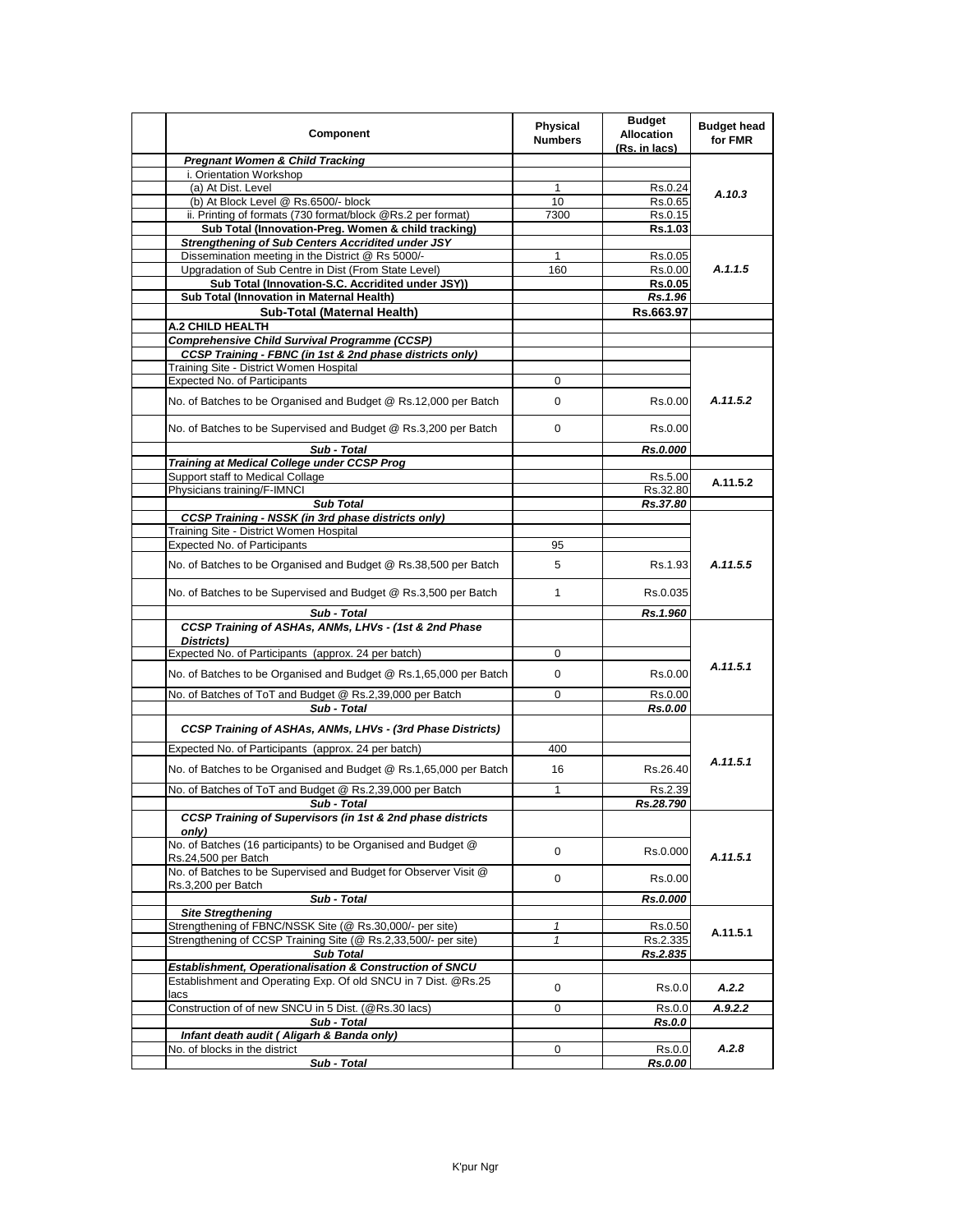| Component                                                                                                                  | <b>Physical</b><br><b>Numbers</b> | <b>Budget</b><br><b>Allocation</b><br>(Rs. in lacs) | <b>Budget head</b><br>for FMR |
|----------------------------------------------------------------------------------------------------------------------------|-----------------------------------|-----------------------------------------------------|-------------------------------|
| Infant & Young Child feeding (IYCF)                                                                                        |                                   |                                                     |                               |
| Mass Awareness Campaign during World Breastfeeding Week                                                                    | 1                                 | Rs.0.50                                             | A.2.5                         |
| Sub - Total                                                                                                                |                                   | Rs.0.50                                             |                               |
| Supportive Supervision through Reputed Institutions (for 1st<br>& 2nd pase districts only)                                 |                                   |                                                     |                               |
| One Supervisor per block @ Rs.5,000/- p.m. for 12 months                                                                   | 0                                 | Rs.0.0                                              |                               |
| Mobility for supervisors @ Rs.3,000/- p.m. for 12 months                                                                   | 0                                 | Rs.0.0                                              |                               |
| Institutional support @ Rs.5,000/- p.m. for 12 months                                                                      | 0                                 | Rs.0.0                                              |                               |
| Sub - Total                                                                                                                |                                   | Rs.0.00                                             |                               |
| Sub-Total (CCSP)                                                                                                           |                                   | Rs.71.89                                            |                               |
| Implementation of Bal Swasthya Poshan Mah (BSPM)                                                                           |                                   |                                                     |                               |
| Joint Meetings of Health & ICDS - 2 Planning Meetings at District<br>Level in a year @ Rs. 5000/- per meeting for 2 Rounds | 1 Dist.                           | Rs.0.10                                             |                               |
| Joint planning meeting of health and ICDS at Block level Rs. 2000 per<br>meeting for 2 rounds                              | 10 Blocks                         | Rs 0.40                                             |                               |
| Joint Orientation of ASHAs & ANMs (@Rs. 25/- per participant) for 2                                                        | 2302 ANM and                      | Rs 1.15                                             | A.2.7                         |
| Rounds<br>Printing of Guidelines, Reporting & Monitoring Formats (@ Rs.2,000/- per                                         | AWW<br>10 Blocks                  | Rs 0.40                                             |                               |
| block/round) for 2 rounds<br>Dissemination meeting at District level Rs. 5000 per meeting per                              | 1 Dist.                           | Rs 0.10                                             |                               |
| District for 2 Rounds                                                                                                      |                                   |                                                     |                               |
| Sub - Total                                                                                                                |                                   | Rs.2.15                                             |                               |
| <b>School Health Programme</b>                                                                                             |                                   |                                                     |                               |
| Total No. of Blocks in the district                                                                                        | 10                                |                                                     |                               |
| No. of Schools to be covered (60 Schools per block)                                                                        | 600                               |                                                     |                               |
| District Sensitization workshop                                                                                            | 1                                 | Rs. 0.15                                            |                               |
| Contingencies for printing of Health Card, etc. (@Rs.500/- per school)                                                     | 600                               | Rs. 3.00                                            |                               |
| Budget for Mobility (@Rs.300 per visit x 1 visit)                                                                          | 600                               | Rs. 1.80                                            |                               |
| Sub Total (Prog. Implementation)                                                                                           |                                   | Rs. 4.95                                            |                               |
| Traning program for 40 schools per block (where                                                                            | 400                               |                                                     |                               |
| program is already running)                                                                                                |                                   |                                                     |                               |
| Training of District Trainers- Honorarium to district traininer @ Rs.<br>350 *2days                                        | 3                                 | Rs. 0.02                                            |                               |
| Honorarium to traininees from block@ Rs. 400 *2days per block                                                              | 30                                | Rs. 0.24                                            | A.2.4                         |
| Training of Block Trainers - Honorarium to block resource persons @                                                        |                                   |                                                     |                               |
| Rs. 300 *2days*2 batches per block                                                                                         | 30                                | Rs. 0.36                                            |                               |
| Honararium to Teachers @ Rs. 250*2 teachers per school *2 days                                                             | 800                               | Rs. 4.00                                            |                               |
| <b>Sub Total (Training)</b>                                                                                                |                                   | Rs. 4.62                                            |                               |
| For training program unspent balance is available at the district                                                          |                                   | Rs. 2.94                                            |                               |
| <b>Actual Allocation for training</b><br>Weighing scale, Ht./Wt Charts, Measuring tape etc. @ Rs1000 per                   | 200                               | Rs. 1.68<br>Rs. 0.00                                |                               |
| school x 20 new schools/block                                                                                              |                                   |                                                     |                               |
| Procurement of IFA tablets (30 mg tablets) for all schools                                                                 | 9000000<br>180000                 | Rs. 0.00                                            |                               |
| Procurement of deworming tablets for all schools                                                                           |                                   | Rs. 0.00                                            |                               |
| <b>Sub Total (Procurement)</b><br><b>Total (School Health)</b>                                                             |                                   | Rs. 0.00<br>Rs. 6.63                                |                               |
|                                                                                                                            |                                   |                                                     |                               |
| <b>Total (Child Health)</b>                                                                                                |                                   | Rs.80.67                                            |                               |
| A3. Family Planning                                                                                                        |                                   |                                                     |                               |
| <b>Terminal/Limiting Methods</b><br>Dissemination of manuals on sterilization standards & quality                          |                                   |                                                     | A.3.1                         |
| assurance of sterilization services                                                                                        | 1                                 | Rs. 0.40                                            | A.3.1.1                       |
| NSV Camps in Districts (6 camps/dist. @ Rs.35,000/- per camp)                                                              | 6                                 | Rs. 2.10                                            | A.3.1.3                       |
| Compensation for Female Sterilization                                                                                      | 11394                             | Rs. 113.94                                          | A.3.1.4                       |
| <b>Compensation for Male Sterilization</b>                                                                                 | 324                               | Rs. 4.86                                            | A.3.1.5                       |
| Accrediation of private providers of sterilization services                                                                |                                   |                                                     |                               |
| <b>Female Sterilization</b>                                                                                                |                                   | Rs. 0.50                                            | A.3.1.6                       |
| Male Sterilization (NSV)                                                                                                   |                                   | Rs. 0.10                                            |                               |
| <b>Spacing Methods</b>                                                                                                     |                                   |                                                     | A.3.2                         |
| IUD services at health facilities/compensation                                                                             | 53602                             | Rs. 10.72                                           | A.3.2.2                       |
| Accrediation of private providers of IUD services                                                                          |                                   | Rs. 0.05                                            | A.3.2.3                       |
| Family Welfare Counsellor@9000 per month                                                                                   | 2                                 | Rs. 2.16                                            | A.9.1.5                       |
| <b>Sub Total</b>                                                                                                           |                                   | Rs. 134.83                                          |                               |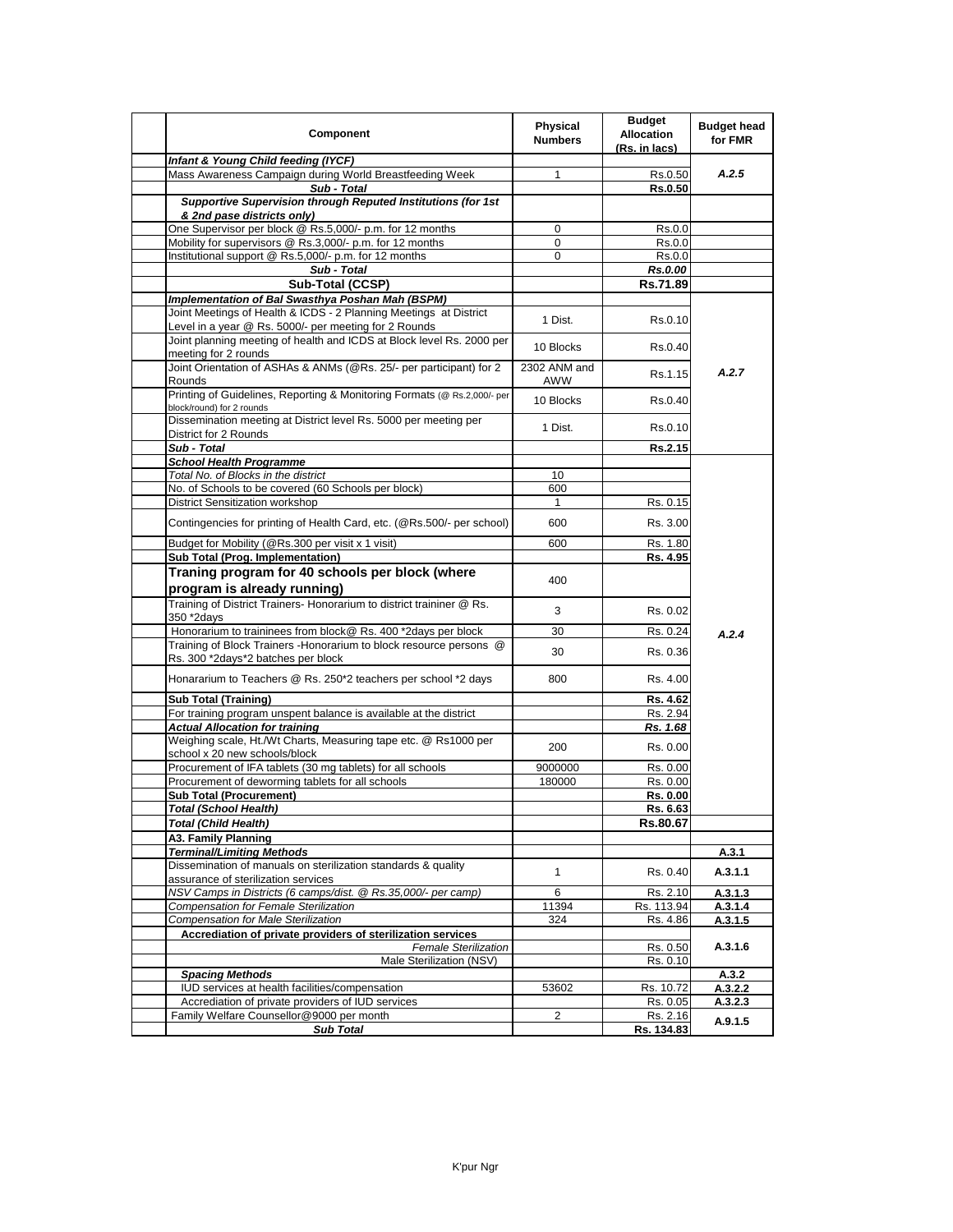| Component                                                                                                                                                                       | <b>Physical</b><br><b>Numbers</b> | <b>Budget</b><br><b>Allocation</b><br>(Rs. in lacs) | <b>Budget head</b><br>for FMR |
|---------------------------------------------------------------------------------------------------------------------------------------------------------------------------------|-----------------------------------|-----------------------------------------------------|-------------------------------|
| <b>PCPNDT and Sex-Ratio</b>                                                                                                                                                     |                                   |                                                     |                               |
| Visit of District Inspection & Monitoring Committee                                                                                                                             | 10                                | Rs. 0.10                                            | A.8.1                         |
| Sensitization Workshop at District level                                                                                                                                        | $\mathbf{1}$                      | Rs. 0.40                                            |                               |
| Organising Competions at Inter/Degree Colleges                                                                                                                                  | 3                                 | Rs. 0.10                                            |                               |
| Orientation of members of Dist advisory committee at Division                                                                                                                   |                                   | Rs. 0.10                                            |                               |
| <b>IEC Activities &amp; Conigency</b>                                                                                                                                           |                                   |                                                     |                               |
| <b>IEC Activities</b>                                                                                                                                                           |                                   | Rs. 0.60                                            |                               |
| Contigency                                                                                                                                                                      |                                   | Rs. 0.06                                            |                               |
| TA/DA to Dist. level Staff for attending workshop, training, meetings                                                                                                           |                                   | Rs. 0.20                                            | A.12.4                        |
| <b>Sub Total</b>                                                                                                                                                                |                                   | Rs. 1.56                                            |                               |
| <b>Sub-Total (Family Planning)</b>                                                                                                                                              |                                   | Rs.136.39                                           |                               |
| A.4 ARSH                                                                                                                                                                        |                                   |                                                     |                               |
| Saloni Scheme                                                                                                                                                                   |                                   |                                                     |                               |
|                                                                                                                                                                                 |                                   |                                                     |                               |
| No. of Blocks in District                                                                                                                                                       | 10                                |                                                     | A.4.1                         |
| No. of Schools to be covered (10 Schools per block)                                                                                                                             | 100                               |                                                     |                               |
| No. of Benificiaries (150 per school)                                                                                                                                           | 15000                             |                                                     |                               |
| Sensitization Workshop at District level                                                                                                                                        | 1                                 | Rs. 0.15                                            |                               |
| Budget for Visit of Medical Team (@Rs.300/- per visit x 2 visits per<br>school)                                                                                                 | 200                               | Rs. 0.60                                            | A.4.2                         |
| Budget for Preparing Saloni Sabha (Rs.300/- p.m. per school x 10<br>months)                                                                                                     | 1000                              | Rs. 3.00                                            |                               |
| Procurement of IFA tablets (100 mg tablets) for all schools                                                                                                                     | 720000                            | Rs.0.00                                             |                               |
| Procurement of deworming tablets for all schools 2 tab/Benf.                                                                                                                    | 30000                             | Rs.0.00                                             | A.13.2.5                      |
| Sub-Total (Adolescent Health)                                                                                                                                                   |                                   | Rs.3.75                                             |                               |
|                                                                                                                                                                                 |                                   |                                                     |                               |
| A.5 Urban RCH                                                                                                                                                                   |                                   |                                                     |                               |
| <b>Urban RCH plan /activities</b>                                                                                                                                               |                                   |                                                     |                               |
| <b>Building</b>                                                                                                                                                                 | 10                                | 8.4                                                 |                               |
| Manpower(1Doctor @ 24000/month,1Staff Nurse@ 15000/month,2<br>ANMs@9000/month,2 Security quards @ 4000/month,1 Ayah                                                             | 10                                | 85.2                                                |                               |
| 4000/month,& 1 Sweeper 2000/month                                                                                                                                               |                                   |                                                     | A.5.1                         |
| Other Expenses                                                                                                                                                                  | 10                                | 4.08                                                |                               |
| IEC                                                                                                                                                                             | 10                                | 1.00                                                |                               |
| <b>Subtotal</b>                                                                                                                                                                 |                                   | 98.68                                               |                               |
| The cost of Drugs(Rs 10,000/month/Health post ) and consumables(Rs 3,000/month/Health Post) for Urban RCH<br>amounting to Rs 15.60 Lacs would be met from the Mission Flexipool |                                   |                                                     |                               |
| <b>A9. INFRASTRUCTURE &amp; HR</b>                                                                                                                                              |                                   |                                                     |                               |
|                                                                                                                                                                                 |                                   |                                                     |                               |
| <b>Contractual Staff &amp; Services</b>                                                                                                                                         |                                   |                                                     |                               |
| <b>Position</b>                                                                                                                                                                 | No.                               | <b>Budget</b>                                       |                               |
| Contractual ANM (@Rs.9000/- pm)                                                                                                                                                 | 35                                | Rs. 37.80                                           | A.9.1.1                       |
| Staff Nurse in the district (@Rs.15000/- pm)                                                                                                                                    | 20                                | Rs. 36.00                                           | A.9.1.3                       |
| MBBS (Male/Female) @ Rs.30000/- pm<br>Specialist at On Call basis for CHC (@ Rs.1000/- per visit) No. of                                                                        | 11<br>100                         | Rs. 39.60<br>Rs. 1.00                               |                               |
| calls for 6 moths<br>Specialist at On Call basis for Dist. Hospital (Male)/DCH(@ Rs.1000/-                                                                                      |                                   |                                                     |                               |
| per visit)<br>Specialist at Dist. Hospital (Male)/DCH(@ Rs.40000/- pm for                                                                                                       | 200                               | Rs. 2.00                                            | A.9.1.4                       |
| MS/MD/MDS & @Rs.35000/- for Diploma holders)                                                                                                                                    | 2                                 | Rs. 8.40                                            |                               |
| Specialist at DWH/DCH (@ Rs.40000/- pm for MS/MD/MDS &<br>@Rs.35000/- for Diploma holders)/MBBS(LMO if already on contract)                                                     | 2                                 | Rs. 8.40                                            |                               |
| Paramedical staff/LT for CHC (@ Rs.9000/- pm)                                                                                                                                   | 7                                 | Rs. 7.56                                            |                               |
| Paramedical staff for DH/DWH/DCH (@ Rs.9000/- pm)                                                                                                                               | 3                                 | Rs. 3.24                                            | A.9.1.5                       |
| Data Assistant ( @ Rs.8000/- pm)                                                                                                                                                | 3                                 | Rs. 2.88                                            |                               |
| <b>Sub-Total (Human Resources)</b>                                                                                                                                              |                                   | Rs.146.88                                           |                               |
| A.10. INSTITUTIONAL STRENGTHENING                                                                                                                                               |                                   |                                                     |                               |
|                                                                                                                                                                                 |                                   |                                                     |                               |
| Logistics Management/Improvement                                                                                                                                                |                                   |                                                     |                               |
| <b>Stregthening of Logistic Management</b>                                                                                                                                      |                                   |                                                     |                               |
| Divisional logistic management                                                                                                                                                  | 1                                 | Rs. 9.16                                            |                               |
| <b>Transportation of Logistic</b>                                                                                                                                               |                                   |                                                     | A.10.2                        |
| Divisional level @ Rs 50000/-                                                                                                                                                   | $\mathbf{1}$                      | Rs. 0.50                                            |                               |
| District level @ Rs 30000/-                                                                                                                                                     | $\mathbf{1}$                      | Rs. 0.30                                            |                               |
| Block level @ Rs 12000/-                                                                                                                                                        | 10                                | Rs. 1.20                                            |                               |
| <b>Sub-Total (Logistics Strengthening)</b>                                                                                                                                      |                                   | Rs.11.16                                            |                               |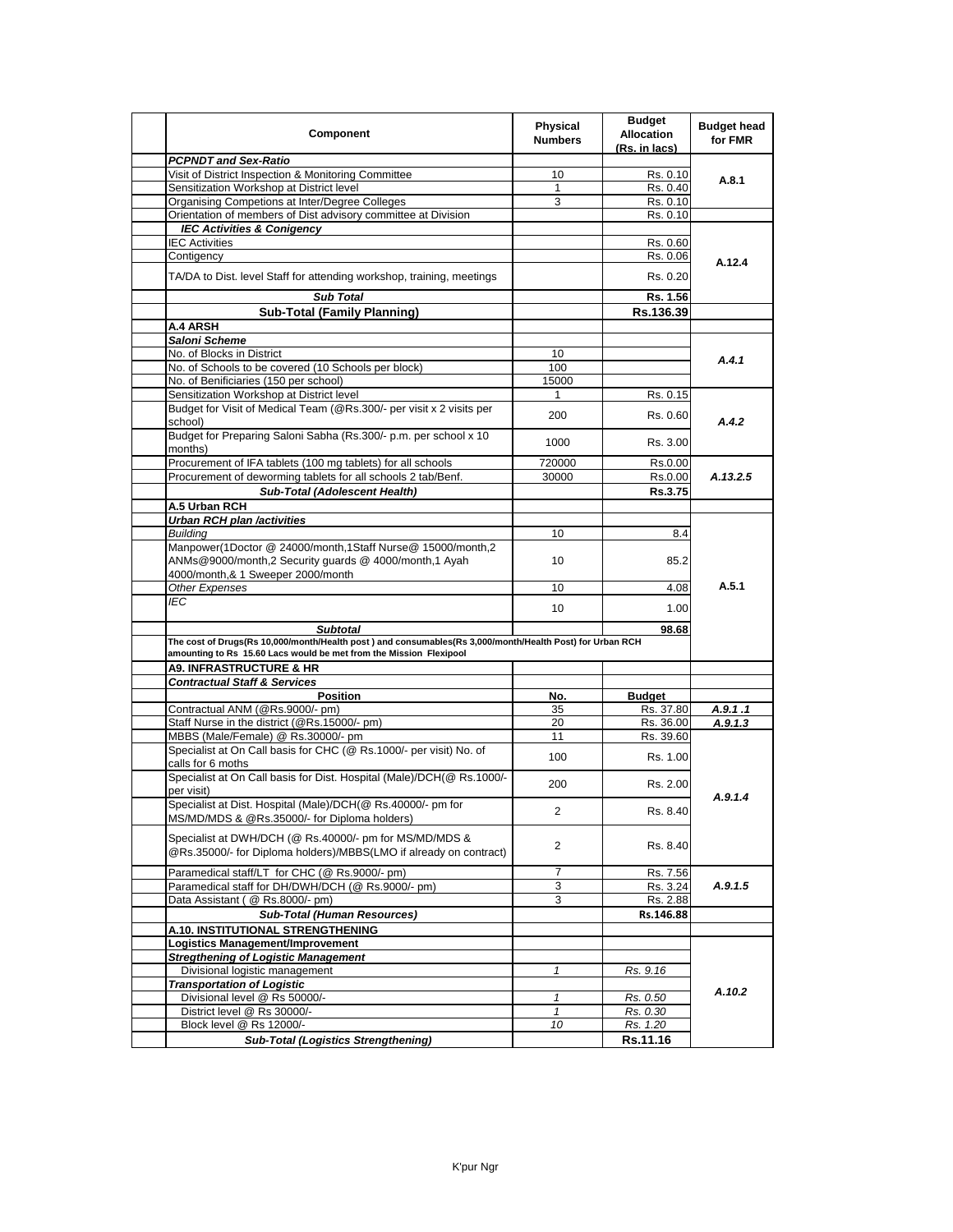| Component                                                                            | <b>Physical</b><br><b>Numbers</b> | <b>Budget</b><br><b>Allocation</b><br>(Rs. in lacs) | <b>Budget head</b><br>for FMR |
|--------------------------------------------------------------------------------------|-----------------------------------|-----------------------------------------------------|-------------------------------|
| <b>Rent for Sub-Centres</b>                                                          |                                   |                                                     |                               |
| No. of SCs in Rented Bldgs & Budget @ Rs. 250/- p.m.                                 | 215                               | Rs.6.45                                             | A.10.4                        |
| <b>Sub-Total (Sub Center Rent)</b>                                                   |                                   | Rs.6.45                                             |                               |
| <b>A.11 TRAINING</b>                                                                 |                                   |                                                     |                               |
| <b>Training- Skill Birth Attendant</b>                                               |                                   |                                                     |                               |
| <b>Training at DWH/Combined Hosp</b>                                                 |                                   |                                                     |                               |
| Target at DWH                                                                        | 32                                |                                                     |                               |
| No. of Particpants per batch                                                         | 4                                 |                                                     |                               |
| No. of Batches                                                                       | 8                                 | Rs.8.83                                             |                               |
| New Site Stregthening at DWH                                                         | $\sim$                            | Rs 0.00                                             |                               |
| Existing site stregthening                                                           |                                   | Rs.0.40                                             |                               |
| Sub-Total (DWH-SBA)                                                                  |                                   | <b>Rs.9.23</b>                                      |                               |
| <b>Training at FRU/24X7</b>                                                          |                                   |                                                     | A.11.3.1                      |
|                                                                                      |                                   |                                                     |                               |
| Name of the selected Training Site FRU/24X7                                          | 0                                 |                                                     |                               |
| Target at FRU/24X7                                                                   | 0                                 |                                                     |                               |
| No. of Particpants per batch                                                         | 0                                 |                                                     |                               |
| No. of Batches                                                                       | 0                                 | Rs 0.00                                             |                               |
| New Site Stregthening at FRU                                                         |                                   | Rs.0.00                                             |                               |
| Existing site stregthening                                                           |                                   | Rs.0.00                                             |                               |
| Sub-Total (FRU-SBA)                                                                  |                                   | Rs.0.00                                             |                               |
| Sub-Total(SBA Training)                                                              |                                   | Rs.9.23                                             |                               |
| <b>A.14 PROGRAM MANAGEMENT</b>                                                       |                                   |                                                     |                               |
| Personal & Other Expense of Dist. PMU (Rs.94500/- pm)                                | 1                                 | Rs.11.34                                            | A.14.2                        |
| Operational Cost (Rs. 60000/- pm)                                                    | 1                                 | Rs.7.20                                             | A.14.4                        |
| <b>Sub-Total (Program Management)</b>                                                |                                   | Rs.18.54                                            |                               |
|                                                                                      |                                   |                                                     |                               |
| <b>Total for RCH Flexipool (Part A)</b>                                              |                                   | Rs.1,175.72                                         |                               |
|                                                                                      |                                   |                                                     |                               |
| Part B - Mission Flexiped - Account Account Account Account Account Account of       |                                   |                                                     | 33333333333                   |
| Component                                                                            | Physical                          | <b>Budget</b><br><b>Allocation</b>                  | <b>Budget head</b>            |
|                                                                                      | <b>Numbers</b>                    |                                                     | for FMR                       |
|                                                                                      |                                   | (Rs. in lacs)                                       |                               |
| <b>ASHA Scheme:-</b>                                                                 |                                   |                                                     | B.1                           |
| Periodic Training for ASHAs                                                          |                                   |                                                     | <b>B.1.1</b>                  |
| <b>ASHA Support System</b>                                                           |                                   |                                                     |                               |
| Replenishment of ASHA Kits & Budget (@ Rs. 500/- per kit*2 for 95%<br>ASHA)          | 1412                              | Rs.0.00                                             | <b>B.1.2</b>                  |
| Incentive to ASHAs (Average Rs.500/- p.m. for 85% ASHAs)                             | 1263                              | Rs.75.78                                            | <b>B.1.3</b>                  |
| Award to ASHA (Rs.5000/- for 1 ASHA in each block)                                   | 10                                | Rs.0.50                                             |                               |
| Annual ASHA Sammelan (Rs.250/- per ASHA for 60% ASHAs)                               | 892                               | Rs.2.23                                             | <b>B.1.1</b>                  |
| Mobility to ASHAs (Rs.30/- per ASHA for 95% ASHAs)                                   | 1412                              | Rs.5.08                                             |                               |
| Block level ASHA Payment Register (Rs.100/-per Register)                             | 10                                | Rs.0.01                                             |                               |
| Printing of Voucher Booklet for ASHA (Rs.25/-per Booklet)                            | 1486                              | Rs.0.37                                             | B.18.3.2                      |
| Budget ASHA Mentoring Group (Rs.10,000/- per District)                               | 4 Meetings                        | Rs.0.10                                             | B.1.1                         |
| Sub-Total (ASHA Scheme):-                                                            |                                   | Rs.84.07                                            |                               |
| <b>Untied Grant to Facilities</b>                                                    |                                   |                                                     | B.2                           |
| No. of CHCs & Budget @ Rs.0.50 lacs per facility                                     | 7                                 | Rs.3.50                                             | B.2.1                         |
| No. of BPHCs & Budget @ Rs.0.50 lacs per facility                                    | 3                                 | Rs.1.50                                             | <b>B.2.2</b>                  |
| No. of APHCs & Budget @ Rs.0.25 lacs per facility                                    | 32                                | Rs.8.00                                             | B.2.2                         |
| No. of Sub Centres & Budget @ Rs.0.10 lacs per facility                              | 391                               | Rs.39.10                                            | B.2.3                         |
| No.of VHSCs                                                                          | 557                               | Rs.0.00                                             |                               |
| No.of Revenue Villages & Budget @Rs.0.10 lacs per R.Village                          | 1003                              | Rs.100.30                                           | <b>B.2.4</b>                  |
| <b>Sub-Total (Untied Grants)</b>                                                     |                                   | Rs.152.40                                           |                               |
| <b>Annual Maintenance Grant to Facilities</b>                                        |                                   |                                                     | <b>B.4</b>                    |
| No. of CHCs & Budget @ Rs.1.0 lacs per facility                                      | 7                                 | Rs.7.00                                             | B.4.1                         |
| No. of BPHCs & Budget @ Rs.1.0 lacs per facility                                     | 3                                 | Rs.3.00                                             |                               |
| No. of APHCs & Budget @ Rs.0.50 lacs per facility                                    | 30                                | Rs.15.00                                            | B.4.2                         |
| No. of Sub Centres & Budget @ Rs.0.10 lacs per facility                              | 170                               | Rs.17.00                                            | <b>B.4.3</b>                  |
| Sub-Total (Annual Maintenance Grants)                                                |                                   | Rs.42.00                                            |                               |
| <b>Funds to Rogi Kalyan Samitis</b>                                                  |                                   |                                                     | B.6                           |
| No. of District Hospitals & Funds @ Rs.5.0 lacs per facility                         | 3                                 | Rs.15.00                                            | B.6.1                         |
| No. of CHCs & Funds @ Rs.1.0 lacs per facility                                       | 7                                 | Rs.7.00                                             | B.6.2                         |
| No. of BPHCs & Funds @ Rs.1.0 lacs per facility                                      | 3                                 | Rs.3.00                                             | B.6.3                         |
| No. of APHCs & Funds @ Rs.1.00 lacs per facility<br><b>Sub-Total (Funds for RKS)</b> | 32                                | Rs.32.00<br>Rs.57.00                                | B.6.4                         |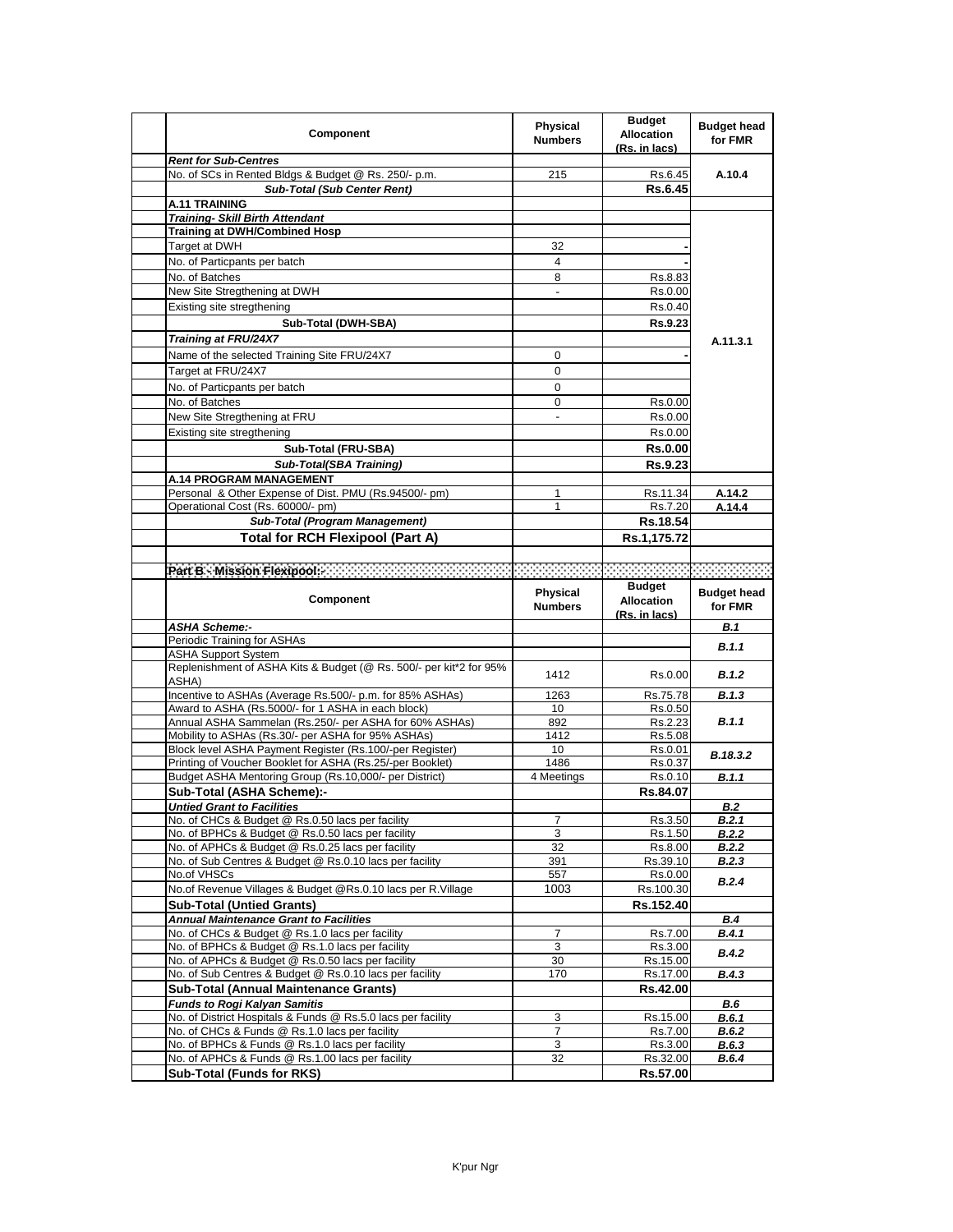| Component                                                                                                                             | Physical<br><b>Numbers</b> | <b>Budget</b><br><b>Allocation</b><br>(Rs. in lacs) | <b>Budget head</b><br>for FMR |
|---------------------------------------------------------------------------------------------------------------------------------------|----------------------------|-----------------------------------------------------|-------------------------------|
| <b>Operationalisation of District Drug Warehouses</b>                                                                                 |                            |                                                     |                               |
| Contractual Staff (@Rs.2.94 lacs/yr)                                                                                                  | 0                          | Rs.0.00                                             | <b>B.21</b>                   |
| Contingency Expenses (@Rs.2.0 lacs/yr)                                                                                                | $\Omega$                   | Rs.0.00                                             |                               |
| Sub-Total (Ope. of District Drug Warehouses)                                                                                          |                            | <b>Rs.0.00</b>                                      |                               |
| <b>Mobility Support to DWH &amp; District Combined Hospital</b>                                                                       |                            |                                                     | <b>B.27.8</b>                 |
| Mobility Support to DWH/DCH @Rs.18000/- Per month.                                                                                    | 1                          | Rs.2.16                                             |                               |
| Sub-Total (Funds for Mobility Support to DWH & DCH)                                                                                   |                            | <b>Rs.2.16</b>                                      |                               |
| <b>Mobility Support for Monitoring &amp; Supervision.</b>                                                                             |                            |                                                     |                               |
| Mobility Support to District Community Mobilizer (@Rs.800/-per day X<br>8 days/month)                                                 | $\mathbf{1}$               | Rs.0.77                                             |                               |
| Mobility Support to District Account Manager (@Rs.800/-per day X 6<br>days/month)                                                     | $\mathbf{1}$               | Rs.0.58                                             | B.18.3.2                      |
| Mobility Support to District Programme Manager (@Rs.800/-per day X)<br>8 days/month)                                                  | $\overline{\phantom{0}}$   | Rs.0.00                                             |                               |
| Sub-Total(Mobility Support for Monit. & Supervision)                                                                                  |                            | <b>Rs.1.34</b>                                      |                               |
| <b>Supervision of ANM/ASHAs</b>                                                                                                       |                            |                                                     |                               |
| Vehicle for Mobility @Rs.18000/-month/block                                                                                           | 10                         | Rs.21.60                                            | B.18.3.2                      |
| <b>Sub-Total (Supervision of ANM/ASHAs)</b>                                                                                           |                            | Rs.21.60                                            |                               |
| <b>Vehicle Support for Specialist</b>                                                                                                 |                            |                                                     |                               |
| One Vehicle for 5 block level facility (@Rs.18000/-month)                                                                             | 3                          | Rs.4.32                                             | <b>B.27.8</b>                 |
| <b>Sub-Total (Vehicle Support for Specialist)</b>                                                                                     |                            |                                                     |                               |
|                                                                                                                                       |                            | <b>Rs.4.32</b>                                      |                               |
| <b>Diesel for Generator for District Hospitals</b>                                                                                    |                            |                                                     | <b>B.28</b>                   |
| Diesel Support for generator (@Rs.1 lac per month)                                                                                    | 3                          | Rs.36.00                                            |                               |
| Sub-Total (Diesel Support for District Hospital)                                                                                      |                            | Rs.36.00                                            |                               |
| Diesel Support for Generator in Fully Functional CHC.                                                                                 |                            |                                                     |                               |
| Diesel Support for Fully functional CHC (@Rs.35000/-per month)                                                                        | $\overline{7}$             | Rs.29.40                                            | <b>B.28</b>                   |
| Diesel Support for CHC functional in BPHC building (@Rs.13500/-per<br>month)                                                          | 3                          | Rs.4.86                                             |                               |
| Sub-Total (Diesel Support for fully functional CHCs)                                                                                  |                            | Rs.34.26                                            |                               |
| Saas Bahu Sammelans (1 each at District)                                                                                              |                            |                                                     | B.7.1                         |
| No. of Sammellans & Budget (@Rs. 1.50 lac. Per District)                                                                              | 1                          | Rs.1.50                                             |                               |
| Sub-Total (Saas Bahu Sammelan)                                                                                                        |                            | Rs.1.50                                             |                               |
| Tehsil level Pradhan Sammelan                                                                                                         |                            |                                                     | <b>B.8.2</b>                  |
| No. of Sammelans & Budget (@Rs.40,000 per Sammelan)                                                                                   | 3                          | Rs.1.20                                             |                               |
| Sub-Total (Tehsil level Pradhan Sammelan)                                                                                             |                            | Rs.1.20                                             |                               |
| <b>Organization of Swasthya Mela</b>                                                                                                  |                            |                                                     |                               |
| Organization of S.Mela @Rs.20000/- Mela/Month at each block.                                                                          | 10                         | Rs.24.00                                            | <b>B.10.1</b>                 |
| Sub-Total (Swasthya Mela)                                                                                                             |                            | Rs.24.00                                            |                               |
| <b>Concurrent Audit</b>                                                                                                               |                            |                                                     |                               |
| Budget @ Rs. 4000/- per month for 12 months                                                                                           | $\mathbf{1}$               | Rs.0.48                                             | B.27.5                        |
| Sub-Total (Concurrent Audit)                                                                                                          |                            | <b>Rs.0.48</b>                                      |                               |
| Health Management Information System (HMIS):-                                                                                         |                            |                                                     |                               |
|                                                                                                                                       |                            |                                                     |                               |
| Hiring of Vehicle for District HMIS Nodal Officer (@Rs.800/- Visit)<br>Mobility Support for Block HMIS Nodal Officer (@Rs.600/-month) | 3<br>10                    | Rs.0.29<br>Rs.0.72                                  |                               |
| Internet Connectivity @Rs.400/- per month/computer                                                                                    |                            |                                                     | <b>B.21</b>                   |
|                                                                                                                                       | 13                         | Rs.0.62                                             |                               |
| Consumables & Stationary for Computer, printer (Rs.400/-per<br>month/facility)                                                        | 13                         | Rs.0.62                                             |                               |
| Sub-Total (HMIS)                                                                                                                      |                            | <b>Rs.2.26</b>                                      |                               |
| <b>Programme Management:-</b>                                                                                                         |                            |                                                     |                               |
| <b>Expenses at Additional Director level:-</b>                                                                                        |                            |                                                     |                               |
| Mobility @Rs.2500/-per District per Month.                                                                                            | 6                          | Rs.1.80                                             | B.27.6                        |
| Contingency Expenses @Rs.5000/- month.                                                                                                | 1                          | Rs.0.60                                             |                               |
| Sub-Total (Exp.at Addl.Director level)-                                                                                               |                            | <b>Rs.2.40</b>                                      |                               |
| <b>Operational Cost for Block Project Management Unit</b>                                                                             |                            |                                                     |                               |
| Honoraria to Block Data Assistant @Rs.8000/-Per Month                                                                                 | 10                         | Rs.9.60                                             |                               |
|                                                                                                                                       |                            |                                                     | B.27.1                        |
| Communication support to Block Program Manager @Rs.500/-P.M.<br>Sub-Total (Operational Cost for BPMU)                                 | 10                         | Rs.0.60<br>Rs.10.20                                 |                               |
|                                                                                                                                       |                            |                                                     |                               |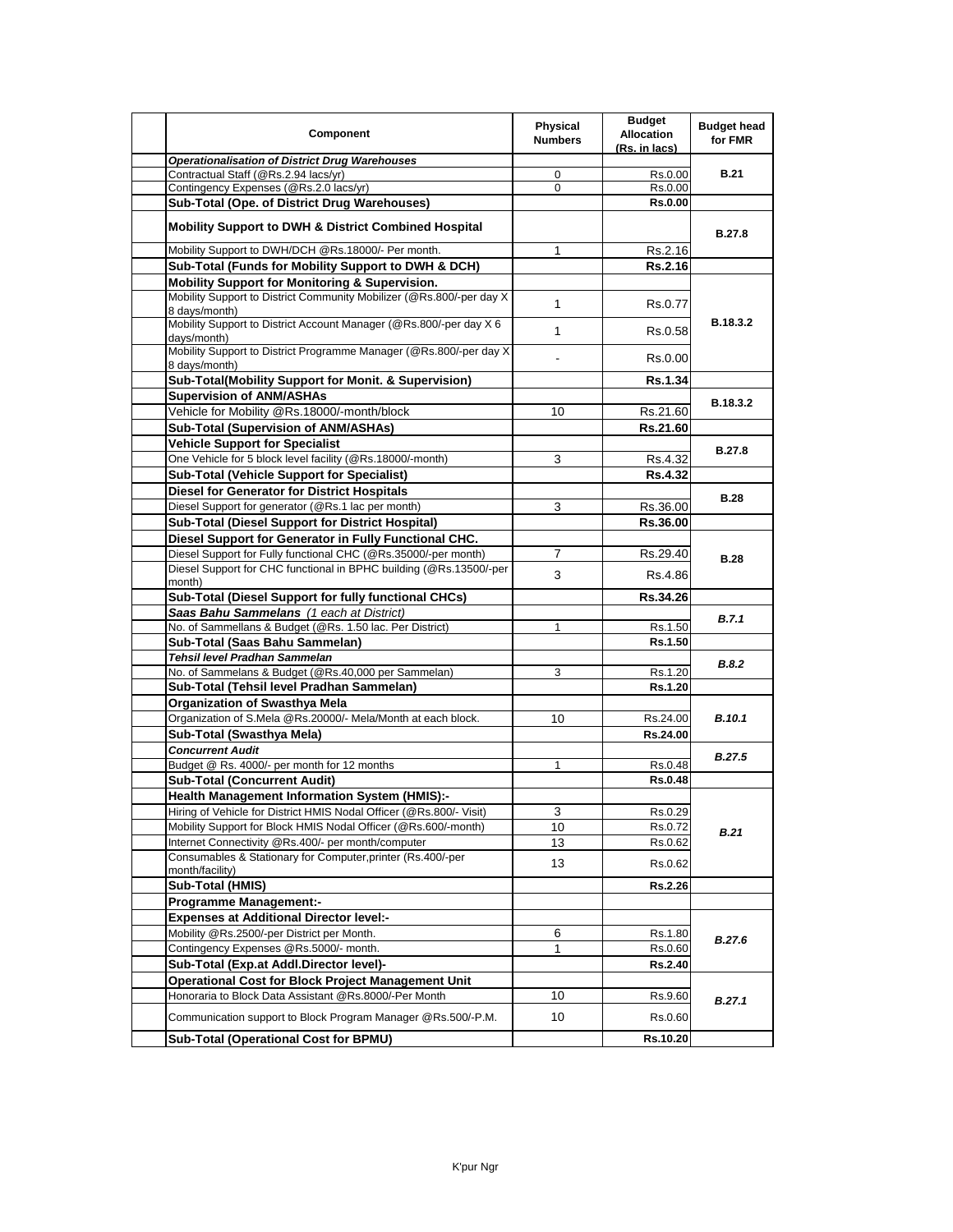|     | Component                                                                                                                                                                                                                                                                                                                                                                                         | <b>Physical</b><br><b>Numbers</b> | <b>Budget</b><br><b>Allocation</b><br>(Rs. in lacs)        | <b>Budget head</b><br>for FMR |
|-----|---------------------------------------------------------------------------------------------------------------------------------------------------------------------------------------------------------------------------------------------------------------------------------------------------------------------------------------------------------------------------------------------------|-----------------------------------|------------------------------------------------------------|-------------------------------|
|     | <b>Provision of Contractual Staff (AYUSH)</b>                                                                                                                                                                                                                                                                                                                                                     |                                   |                                                            |                               |
|     | <b>Position</b>                                                                                                                                                                                                                                                                                                                                                                                   | No.                               | <b>Budget</b>                                              |                               |
|     | ISM Lady Doctors (@ Rs.24,000/- per month)                                                                                                                                                                                                                                                                                                                                                        | 16                                | Rs.75.36                                                   | <b>B.14.4</b>                 |
|     | AYUSH Doctors (@ Rs.24,000/- per month)                                                                                                                                                                                                                                                                                                                                                           | 16                                |                                                            |                               |
|     | AYUSH Pharmacists (@ Rs.9,000/- per month)                                                                                                                                                                                                                                                                                                                                                        | 12                                | Rs.7.56                                                    | B.14.1                        |
|     | Sub-Total (Contractual Staff - AYUSH)                                                                                                                                                                                                                                                                                                                                                             |                                   | Rs.82.92                                                   |                               |
|     | Integrated Skill Refresher Training for ANM & LHV.                                                                                                                                                                                                                                                                                                                                                |                                   |                                                            |                               |
|     | Total Work load for the year                                                                                                                                                                                                                                                                                                                                                                      | 129                               |                                                            |                               |
|     | Total no. of Proposed Batches & Budget @Rs.165950/- per batch.                                                                                                                                                                                                                                                                                                                                    | 8                                 | Rs. 13.28                                                  | B.16.3.1                      |
|     | Sub-Total (Integrated skill training for ANM/LHV)                                                                                                                                                                                                                                                                                                                                                 |                                   | Rs.13.28                                                   |                               |
|     | Infrastructure & Manpower for UIP                                                                                                                                                                                                                                                                                                                                                                 |                                   |                                                            |                               |
|     | Mobile Workshop at Regional Depot @Rs.4 Lac.                                                                                                                                                                                                                                                                                                                                                      | 0                                 | Rs.0.00                                                    |                               |
|     | Renovation & Electrification of WIC/WIF                                                                                                                                                                                                                                                                                                                                                           | 1                                 |                                                            |                               |
|     |                                                                                                                                                                                                                                                                                                                                                                                                   |                                   | Rs.0.70                                                    |                               |
|     | Expansion of Cold Chain Store at Regional/Divisional Depo                                                                                                                                                                                                                                                                                                                                         | 1                                 | Rs.0.50                                                    | <b>B.26.5</b>                 |
|     | Expansion of Cold Chain Workshop @Rs.50000/-year/District.                                                                                                                                                                                                                                                                                                                                        | 1                                 | Rs.0.50                                                    |                               |
|     | Mobility Support to Block (1 Vehicle @Rs.800/-per block for 6 days in<br>a month for 12 months)                                                                                                                                                                                                                                                                                                   | 10                                | Rs.5.76                                                    |                               |
|     | IVRS System for Tracking of Beneficiaries.                                                                                                                                                                                                                                                                                                                                                        | 0                                 | Rs.0.00                                                    | B.18.3.2                      |
|     | Sub - Total (Infrasturcture & Manpower for UIP)                                                                                                                                                                                                                                                                                                                                                   |                                   | Rs.7.46                                                    |                               |
|     | 计开关开关开关 计开关开关开关                                                                                                                                                                                                                                                                                                                                                                                   |                                   |                                                            | <b>Contract Contract</b>      |
|     |                                                                                                                                                                                                                                                                                                                                                                                                   |                                   |                                                            |                               |
|     |                                                                                                                                                                                                                                                                                                                                                                                                   |                                   |                                                            |                               |
| SI. | Component                                                                                                                                                                                                                                                                                                                                                                                         | Physical<br><b>Numbers</b>        | <b>Budget</b><br><b>Allocation</b><br><u>(Rs. in lacs)</u> |                               |
|     | Routine Immunization (Part C) $\left\{ \frac{1}{2}, \frac{1}{2}, \frac{1}{2}, \frac{1}{2}, \frac{1}{2}, \frac{1}{2}, \frac{1}{2}, \frac{1}{2}, \frac{1}{2}, \frac{1}{2}, \frac{1}{2}, \frac{1}{2}, \frac{1}{2}, \frac{1}{2}, \frac{1}{2}, \frac{1}{2}, \frac{1}{2}, \frac{1}{2}, \frac{1}{2}, \frac{1}{2}, \frac{1}{2}, \frac{1}{2}, \frac{1}{2}, \frac{1}{2}, \frac{1}{2}, \frac{1}{2}, \frac{1$ |                                   |                                                            |                               |
|     |                                                                                                                                                                                                                                                                                                                                                                                                   | 23746                             |                                                            |                               |
|     | Total Number of Immunization Sessions to be organized in the District                                                                                                                                                                                                                                                                                                                             | Sessions/Year                     |                                                            |                               |
|     | Mobility support for supervision: Supervisory visits by district level<br>officers for monitoring and supervision of RI @ Rs 50000 /District for<br>district level officers (this includes POL and maintenance) per year                                                                                                                                                                          | $\mathbf{1}$                      | Rs.0.50                                                    |                               |
|     | Alternate Vaccine delivery @ Rs 50/- sessionx 3 months(April-June)<br>+2 Vehicles /Blocks for 6 days /month for 9 months (July-March 10)                                                                                                                                                                                                                                                          | 23746<br>Sessions/Year            | Rs.11.87                                                   |                               |
|     | Focus on Urban slum & underserved areasHiring an ANM @<br>Rs.300/session for four sessions/month/slum of 10000 population and<br>Rs.200/- per month as contingency per slum of i.e. total expense of<br>Rs. 1400/- per month per slum of 10000 population                                                                                                                                         | 5866 Sessions<br>/year            | Rs.20.53                                                   |                               |
|     | Mobilization of children by ASHA /RI Mobilizer @ Rs 150/- per session                                                                                                                                                                                                                                                                                                                             | 23746<br>Sessions/Year            | Rs.35.62                                                   |                               |
|     | Support for Computer Assistant for RI reporting (with annual<br>increment of 10% wef from 2010-11Districts @ Rs 8000- 10,000 p.m                                                                                                                                                                                                                                                                  | $\mathbf{1}$                      | Rs.1.06                                                    |                               |
|     | Printing and dissemination of tally sheets, monitoring forms, etc. @<br>Rs 1 /beneficiary                                                                                                                                                                                                                                                                                                         | 165805<br><b>Benefiaceries</b>    | Rs.1.66                                                    |                               |
|     | Quarterly Review & feedback meeting exclusive for RI at district level<br>with one Block MOIC, ICDS CDPO and other stakeholders<br>stakeholders @ Rs 100/- per participant for meeting expenses (lunch,<br>organizational expenses)                                                                                                                                                               | 30                                | Rs 0.12                                                    |                               |
|     | Quarterly Review Meetings at Block level Quarterly Review &<br>feedback meeting for exclusive for RI at Block level @Rs 50/-ppas<br>honorarium for ASHA (travel) and Rs 25 /-person at the disposal of<br>MOIC for meeting expenses (refreshments, stationary and Misc<br>expences)                                                                                                               | 1964                              | Rs.2.47                                                    |                               |
|     | District level orientation training for 2 days of ANM, Multipurpose<br>Health worker @ Rs67300/batch with 20 participants in each batch                                                                                                                                                                                                                                                           | 5 Batch                           | Rs.3.37                                                    |                               |
|     | One day cold chain handelers training for block level cold chain<br>handlers @ Rs. 26,000 per batch and Rs 3000 for Observer<br>nominated by State                                                                                                                                                                                                                                                | 1Batch                            | Rs.0.29                                                    |                               |
|     | One day Training of block level data handlers by DIO and District<br>Cold chain Officer to train about the reporting formats of Immunization<br>and NRHM Rs 300/Participant/Block                                                                                                                                                                                                                 | 10                                | Rs.0.03                                                    |                               |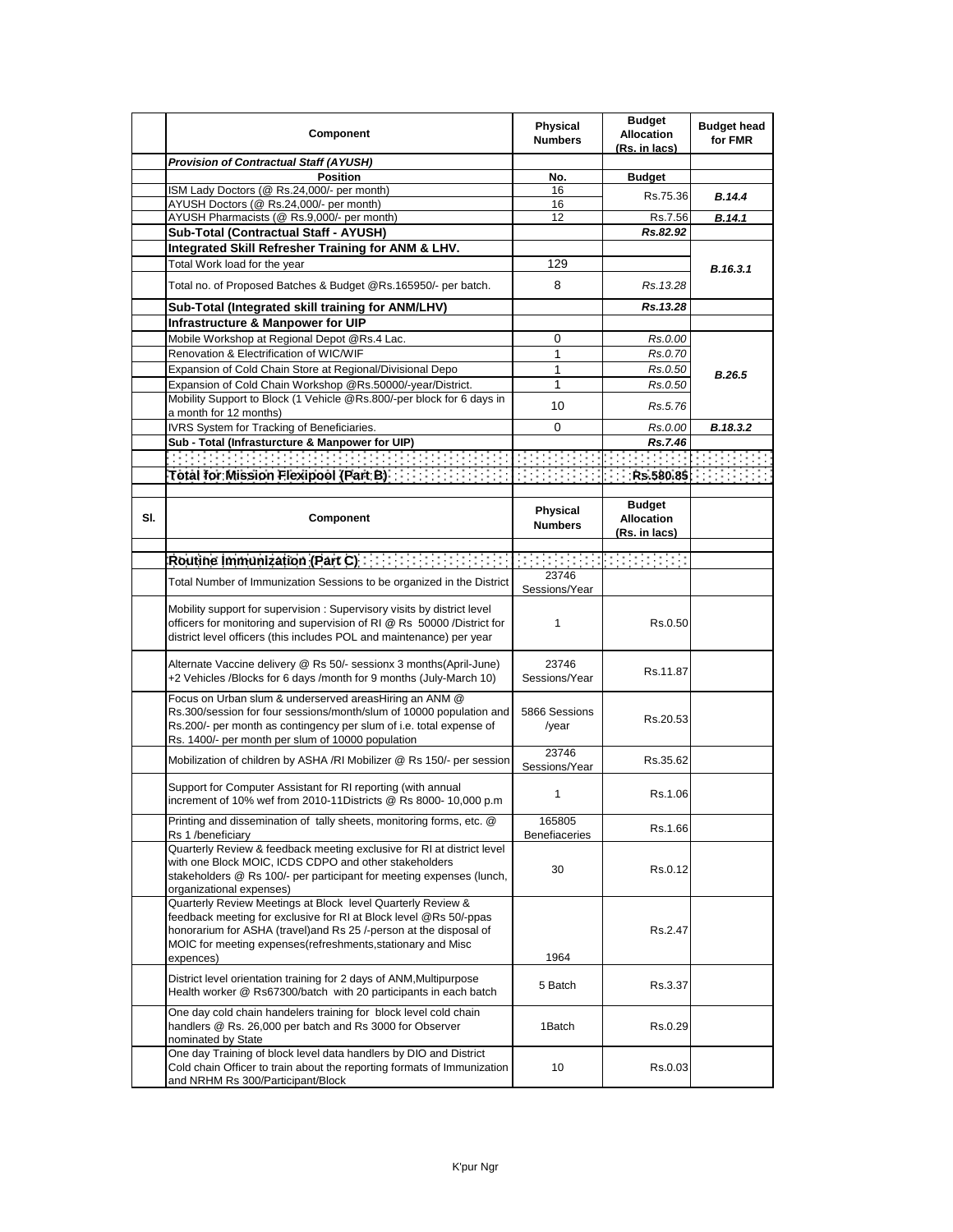|     | Component                                                                                                                                                           | <b>Physical</b><br><b>Numbers</b> | <b>Budget</b><br><b>Allocation</b><br>(Rs. in lacs) | <b>Budget head</b><br>for FMR |
|-----|---------------------------------------------------------------------------------------------------------------------------------------------------------------------|-----------------------------------|-----------------------------------------------------|-------------------------------|
|     | Microplanning at SC levelRs 100/- per subcentre (meeting at block<br>level, logistic)                                                                               | 391                               | Rs.0.39                                             |                               |
|     | Microplanning at Block & District levelFor consolidation of microplan<br>at PHC/CHC level @ Rs 1000/- block & at district level @ Rs 2000/-<br>per district         | 1District & 10<br><b>Block</b>    | Rs.0.12                                             |                               |
|     | Consumables for computer including provision for internet access for<br>RIMSRs 400/- Month / Districts                                                              | $\mathbf{1}$                      | Rs.0.05                                             |                               |
|     | Red/Black Plastic bags etc, 2 bags per session @ Rs. 2/Bag                                                                                                          | 23746<br>Sessions/Year            | Rs.1.17                                             |                               |
|     | Purchase of Bleach/Hypochlorite solution Rs. 500/vaccine storage<br>point/year X 1000 vaccine storage points                                                        | 21 Vaccine<br>storage points      | Rs.0.11                                             |                               |
|     | Purchase of Twin bucket Rs 400 per PHC/CHC per year                                                                                                                 | 21 Vaccine<br>storage points      | Rs.0.08                                             |                               |
|     | Funds for purchase of small polythene zipper bags to keep vaccines<br>in the vaccine carriers Rs. 0.5/polythene bag X total number of<br>sessions/year +10% wastage | 23746<br>Sessions/Year            | Rs 0.15                                             |                               |
|     | Funds for preparing disposal pit for disposal of sharp immunization<br>waste. Rs. 3500/pit X 500 vaccine storage points                                             | 11 Pits                           | Rs.0.37                                             |                               |
|     | <b>RI</b> subtotal                                                                                                                                                  |                                   | Rs.79.96                                            |                               |
|     | <b>Cold Chain maintenance</b>                                                                                                                                       |                                   |                                                     |                               |
|     | Cold chain maintenance@Rs 500/Block & Rs 10,000/District/Year                                                                                                       | 1District & 10<br><b>Block</b>    | Rs.0.22                                             |                               |
|     | POL for vaccine delivery from State to District and from district to<br>PHC/CHCs@ Rs. 100000/- district/Year)                                                       | 1District                         | Rs.1.00                                             |                               |
|     | <b>Subtotal Cold Chain</b>                                                                                                                                          |                                   | Rs.1.22                                             |                               |
|     | <b>Budget to be released to Division</b>                                                                                                                            |                                   |                                                     |                               |
|     | Three day training of Medical Officers on RI using revised MO training<br>module - 7 batches at RFPTC Kanpur                                                        | 7 Batches                         | Rs.10.15                                            |                               |
|     | TOT batch for cold chain handlers training                                                                                                                          | 0                                 | Rs.0.00                                             |                               |
|     | Operational expenses at Divisional level                                                                                                                            | 1unit                             | Rs.0.25                                             |                               |
|     | <b>Subtotal to Division</b>                                                                                                                                         |                                   | Rs.10.40                                            |                               |
|     | Sub Total (Part C)                                                                                                                                                  |                                   | Rs.91.58                                            |                               |
|     | Part D - National Program<br>1. NPCB                                                                                                                                |                                   |                                                     |                               |
| SI. | Component                                                                                                                                                           | <b>Physical</b><br><b>Numbers</b> | <b>Budget</b><br><b>Allocation</b><br>(Rs. in lacs) | <b>Budget Head</b><br>for FMR |
| 1.1 | Govt Sector 30% of Tot. Trgt @531/cat.oprt.(IOL)                                                                                                                    | 5925                              | 3146175                                             |                               |
| 1.2 | NGO Sector 20% of Tot Trgt @ 656/Cat. Oprt.(IOL)                                                                                                                    | 3950                              | 2591200                                             |                               |
| 1.3 | Pvt. Sector 50% of Tot trgt.                                                                                                                                        | 9874                              | $\Omega$                                            |                               |
|     | <b>Sub Total</b>                                                                                                                                                    | 19749                             | 5737375                                             |                               |
| 2   | SES (Free Spec. to Children) @ of 100/-Spec                                                                                                                         | 1744                              | $\Omega$                                            |                               |
| 3   | Vision Centre @ 50,000/Centre Equipment                                                                                                                             | 1 Govt/NGO                        | 50000                                               |                               |
| 4   |                                                                                                                                                                     | 326                               | 326000                                              |                               |
| 5   | Operations other than Cataract                                                                                                                                      | 0                                 | 0                                                   |                               |
|     | Eye Collection @ 500/Cornea.<br>Total allocated for the District in Rs.                                                                                             | 21819                             | 6113375                                             |                               |
|     |                                                                                                                                                                     |                                   |                                                     |                               |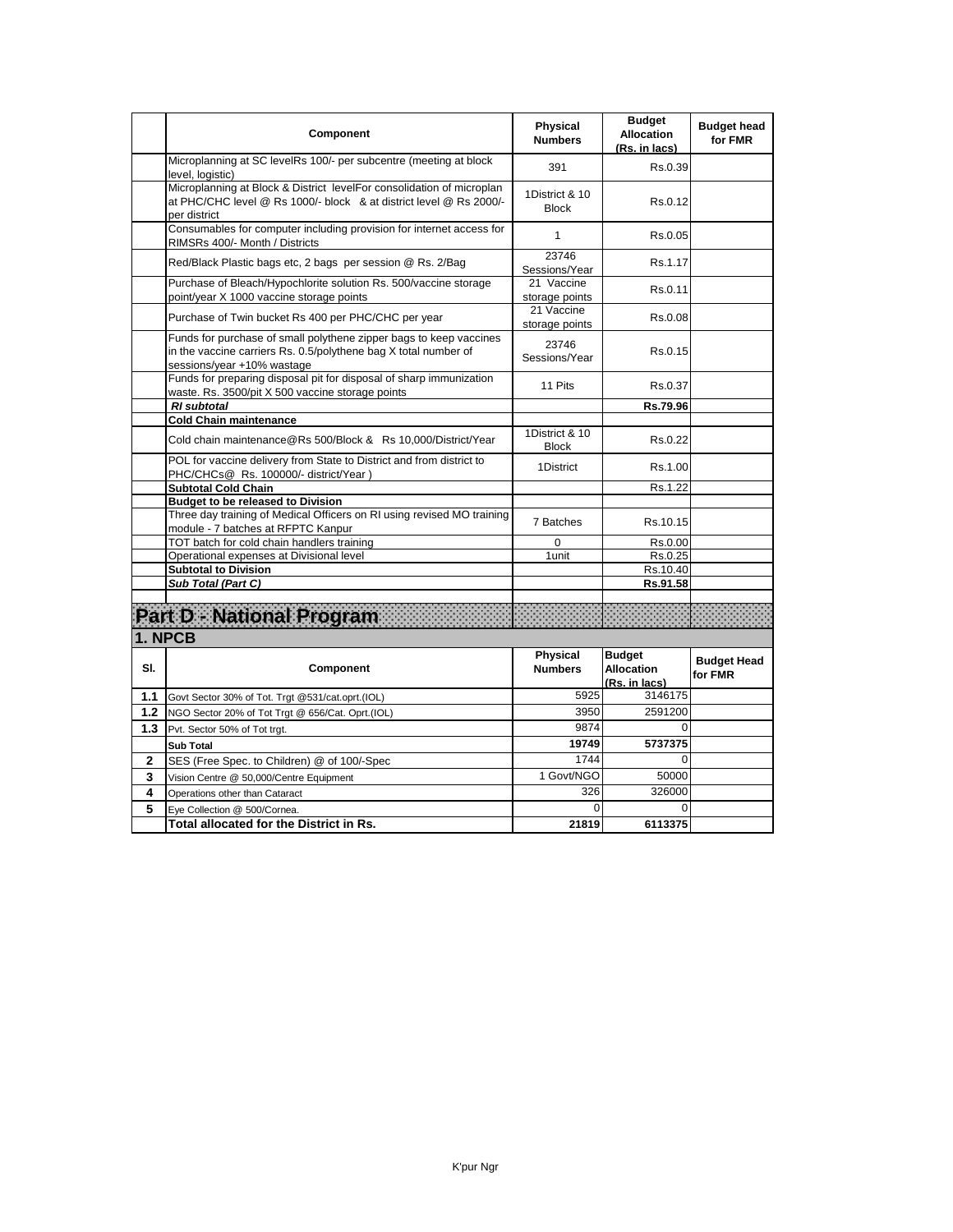|         | Component                                                                                    | <b>Physical</b><br><b>Numbers</b> | <b>Budget</b><br><b>Allocation</b><br>(Rs. in lacs) | <b>Budget head</b><br>for FMR |
|---------|----------------------------------------------------------------------------------------------|-----------------------------------|-----------------------------------------------------|-------------------------------|
|         | 2. RNTCP(WB)                                                                                 |                                   |                                                     |                               |
| SI.     | Component                                                                                    | Physical<br><b>Numbers</b>        | <b>Budget</b><br>Allocation<br>(Rs. in lacs)        | <b>Budget Head</b><br>for FMR |
|         | 1 CIVIL WORKS                                                                                |                                   | 145200                                              |                               |
|         | 2 LABORATORY MATERIALS                                                                       |                                   | 680000                                              |                               |
|         | 3 HONERARIUM<br>4 IEC/PUBLICITY                                                              |                                   | 1006557                                             |                               |
|         | <b>5 EQUIPMENT MAINTENANCE</b>                                                               |                                   | 123350<br>135600                                    |                               |
|         | 6 TRAINING                                                                                   |                                   | 459595                                              |                               |
|         | 7 POL & VEHICLE MAINTENANCE                                                                  |                                   | 80000                                               |                               |
|         | 8 VEHICLE HIRING CHARGES                                                                     |                                   | 303000                                              |                               |
|         | 9 NGO/PP SUPPORT                                                                             |                                   | 847920                                              |                               |
|         | 10 MISCELLANEOUS EXPENSES                                                                    |                                   | 517700                                              |                               |
|         | 11 CONTRACTUAL SERVICES                                                                      |                                   | 8160000                                             |                               |
|         | 12 PRINTING                                                                                  |                                   | 266246                                              |                               |
|         | <b>13 RESEARCH &amp; STUDIES</b>                                                             |                                   |                                                     |                               |
|         | <b>14 MEDICAL COLLEGES</b>                                                                   |                                   | 346000                                              |                               |
|         | 15 PROCUREMENT OF VEHICLES<br>16 PROCUREMENT OF EQUIPMENT                                    |                                   | 50000<br>60000                                      |                               |
|         | Sub-TOTAL                                                                                    |                                   | 13181168                                            |                               |
|         | <b>Grand Total</b>                                                                           | 13181168                          |                                                     |                               |
|         |                                                                                              |                                   |                                                     |                               |
| 3. NLEP |                                                                                              |                                   |                                                     |                               |
|         | <b>Activities</b>                                                                            | Physical                          | <b>Financial</b>                                    |                               |
|         |                                                                                              | Targets                           | Allocation                                          |                               |
|         | 1 Contractual Services- Driver                                                               |                                   |                                                     |                               |
|         | Remuneration @ Rs. 7,000/= P.M.                                                              | $\mathbf 0$                       | 0                                                   |                               |
|         | Sub total                                                                                    |                                   | $\Omega$                                            |                               |
|         | 2 Office Maintenance                                                                         |                                   |                                                     |                               |
|         | Telephone/Fax/Internet @ Rs. 15,000/= P.A.                                                   |                                   | 15000                                               |                               |
|         | Office Operation & Maintenance @ Rs. 18,000/= P.A.                                           |                                   | 18000                                               |                               |
|         | Consum-ables Stationery @ Rs. 24,000 P.A.                                                    |                                   | 24000                                               |                               |
|         | Maintenance of Office Equipment & Furniture etc.                                             |                                   | 15000                                               |                               |
|         | Sub total<br>3 Mobility-                                                                     |                                   | 72000                                               |                               |
|         | Vehicle operation / hiring of 1 Vehicle @ Rs 75000 P.A.                                      |                                   | 75000                                               |                               |
|         | Sub total                                                                                    |                                   | 75000                                               |                               |
|         | 4 Training                                                                                   |                                   |                                                     |                               |
|         | 4 Days' Training of newly recruited Medical Officers @ Rs 28,000 per<br>batch of 30 trainees | 9                                 | 8400                                                |                               |
|         | 3 Days' Training of newly recruited Health Workers @ Rs 24,000 per<br>batch of 30 trainees   | 15                                | 12000                                               |                               |
|         | 2 Days' Refresher Training of Medical Officers @ Rs 16,000 per<br>batch of 30 trainees       | 90                                |                                                     |                               |
|         | 2 Days' Refresher Training of Health Workers @ Rs 16,000 per<br>batch of 30 trainees         | 180                               | 144000                                              |                               |
|         | Sub total                                                                                    |                                   | 164400                                              |                               |
|         | 5 Procurement<br>Supportive medicines and other items for patients @ Rs39 per patient        |                                   | 24000                                               |                               |
|         | under treatment                                                                              |                                   |                                                     |                               |
|         | Splints, Crutches, Items for Deformity Patients Rs. 15/= per patient<br>under treatment      |                                   | 10000                                               |                               |
|         | Patient Welfare Rs. 26/= per patient under treatment                                         |                                   | 15900                                               |                               |
|         | Printing of forms @ Rs. 39/= per patient under treatment                                     |                                   | 24000                                               |                               |
|         | Sub total                                                                                    |                                   | 73900                                               |                               |
|         | 6 IEC Activities                                                                             |                                   |                                                     |                               |
|         | Rallies @ Rs. 5,000/= each                                                                   | 2                                 | 10000                                               |                               |
|         | School Quiz @ Rs. 1000/= each                                                                | 10                                | 10000                                               |                               |
|         | IPC workshops of ASHA @ Rs. 5000/= each                                                      | 2                                 | 10000                                               |                               |
|         | Health Mela in local festivals, Melas etc. @ Rs. 5,000/= each<br>Sub total                   |                                   | 5000                                                |                               |
|         | <b>Urban Leprosy Project</b>                                                                 |                                   | 35000                                               |                               |
|         | <b>Supportive Medicines</b>                                                                  |                                   | 40000                                               |                               |
|         | Monitoring & Supervision                                                                     |                                   | 24000                                               |                               |
|         | MDT delivery & follow-up services                                                            |                                   | 56500                                               |                               |
|         | Sub total                                                                                    |                                   | 120500                                              |                               |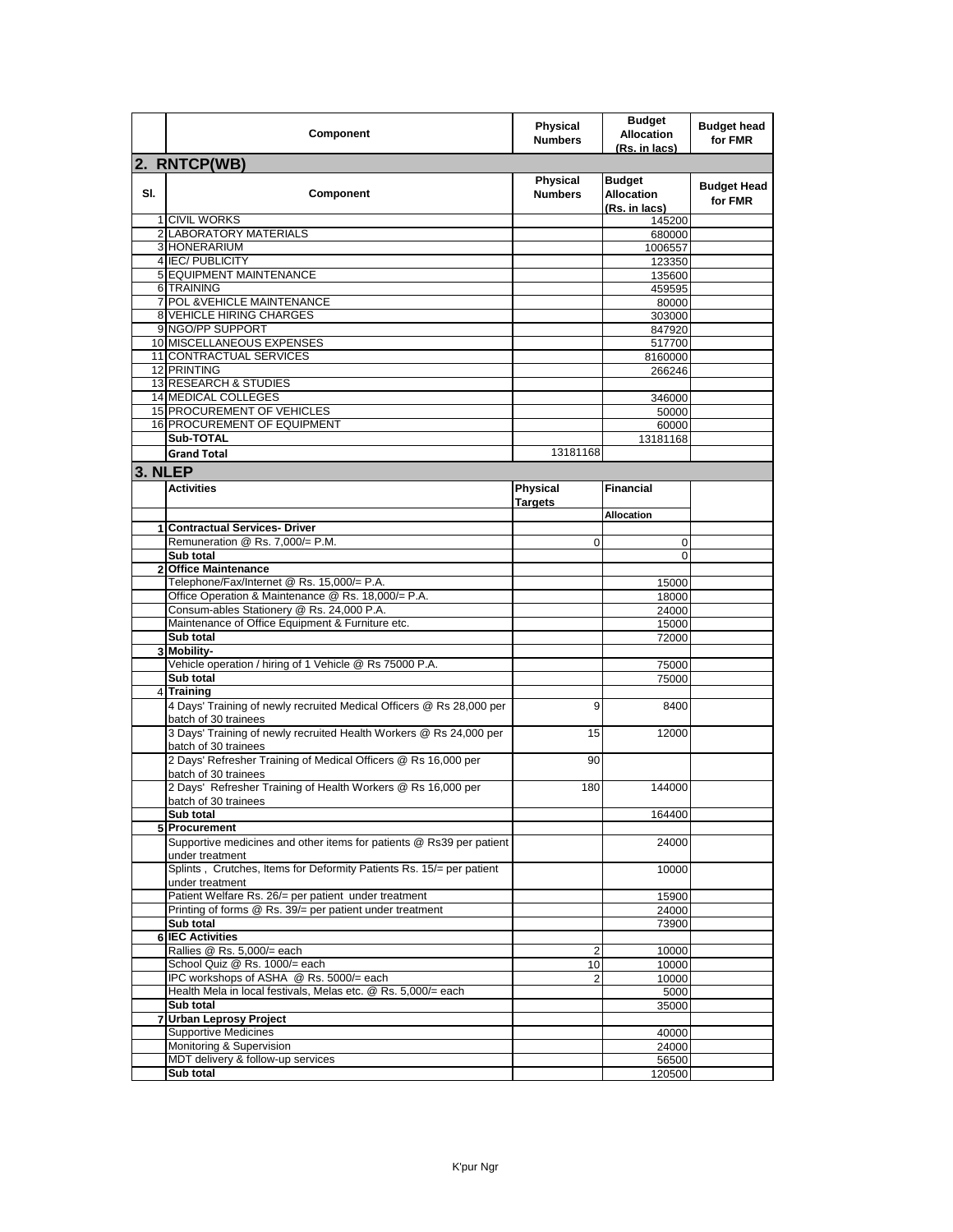|     | Component                                                                                         | <b>Physical</b><br><b>Numbers</b> | <b>Budget</b><br><b>Allocation</b><br><u>(Rs. in lacs)</u> | <b>Budget head</b><br>for FMR |
|-----|---------------------------------------------------------------------------------------------------|-----------------------------------|------------------------------------------------------------|-------------------------------|
|     | 8 Incentive to Ashas                                                                              |                                   | 49800                                                      |                               |
|     | 9 Review Meetings                                                                                 |                                   | 18000                                                      |                               |
|     | 10 Disability Prevention & Medical Rehabilitation<br>Screening Camp for selection of RCS patients |                                   | 20000                                                      |                               |
|     | Screening Camp - miscellaneous expenses                                                           |                                   | 20000                                                      |                               |
|     | Screening Camp- Self Care Kits & patient Welfare items                                            |                                   | 20000                                                      |                               |
|     | Sub total                                                                                         |                                   | 60000                                                      |                               |
|     | 11 Cash Assistance                                                                                |                                   |                                                            |                               |
|     | Cash assistance- POL for Vehicle<br>Cash assistance- TA DA for Leprosy Staff                      |                                   | 30000                                                      |                               |
|     | Sub total                                                                                         |                                   | 60000<br>90000                                             |                               |
|     | <b>Grand Total</b>                                                                                |                                   | 758600                                                     |                               |
|     | 4. NVBDCP                                                                                         |                                   |                                                            |                               |
| S1. | <b>Activity Proposed</b>                                                                          | Physical                          | <b>Budget</b>                                              | <b>Budget head</b>            |
| No. |                                                                                                   | <b>Numbers</b>                    | Allocation (Rs.<br>In lacs)                                | for FMR                       |
|     | 1 DBS (Domestic Budgetary Support)                                                                |                                   |                                                            |                               |
|     |                                                                                                   |                                   |                                                            |                               |
|     | 1.1 Malaria                                                                                       |                                   |                                                            |                               |
|     | Incentive to ASHA                                                                                 |                                   |                                                            |                               |
|     | Training                                                                                          |                                   |                                                            |                               |
|     | Monitoring & Supervision                                                                          |                                   | 45000                                                      |                               |
|     | BCC/IEC Anti Malaria Month                                                                        |                                   | 30000                                                      |                               |
|     | Malaria: Total                                                                                    |                                   | 75000                                                      |                               |
|     | 1.2 Elimination of Lymphatic Filarisis                                                            |                                   |                                                            |                               |
|     | Training of MO's                                                                                  |                                   | 46724.5                                                    |                               |
|     | Training of Paramedical /Supervisor                                                               |                                   | 140173.5                                                   |                               |
|     | Night Survey                                                                                      |                                   | 47000                                                      |                               |
|     | POL/Mobility                                                                                      |                                   | 93000                                                      |                               |
|     |                                                                                                   |                                   | 377976                                                     |                               |
|     | Training of drug Disrtibuters                                                                     |                                   |                                                            |                               |
|     | Honorarium of drug distributers                                                                   |                                   | 1055183                                                    |                               |
|     | Honorrium of Supervisors                                                                          |                                   | 123375                                                     |                               |
|     | <b>Morbity Management</b>                                                                         |                                   | 85000                                                      |                               |
|     | Inter Sectoral Conver. & social mobilization in Ly. Filariasis from<br>malaria BCC/IEC            |                                   | 250000                                                     |                               |
|     | Filaria: Total                                                                                    |                                   | 2218432                                                    |                               |
|     | 1.3 Dengue/ Chikungunya                                                                           |                                   |                                                            |                               |
|     | Apex Referral Lab                                                                                 |                                   |                                                            |                               |
|     | sentinel surveillance Hospital                                                                    |                                   | 0.5                                                        |                               |
|     | Epidemic Preparedness & rapid response                                                            |                                   | 1.50                                                       |                               |
|     | Training Workshop                                                                                 |                                   |                                                            |                               |
|     | Dengue/ Chikungunya from malaria BCC/IEC                                                          |                                   | 0.64                                                       |                               |
|     | Dengue/ Chikungunya: Total                                                                        |                                   | 2.64                                                       |                               |
|     | $1.4$ AES/JE                                                                                      |                                   |                                                            |                               |
|     |                                                                                                   |                                   |                                                            |                               |
|     | Strengthing of Surveillance Treatment facilities                                                  |                                   |                                                            |                               |
|     | Strengthing of Surveillance diagnosis JE lab facilities                                           |                                   |                                                            |                               |
|     | Capacity building / Traiging                                                                      |                                   |                                                            |                               |
|     | monitoring and Supervision                                                                        |                                   |                                                            |                               |
|     | Communi. Awareness in JE/AES from Malaria BCC/IEC                                                 |                                   |                                                            |                               |
|     | AES/JE: Total                                                                                     |                                   | 0                                                          |                               |
|     | 2 Kala-azar                                                                                       |                                   |                                                            |                               |
|     | Kalazar Survey                                                                                    |                                   |                                                            |                               |
|     | Kalazar Fortnight Campain                                                                         |                                   |                                                            |                               |
|     |                                                                                                   |                                   |                                                            |                               |
|     | IEC/BCC                                                                                           |                                   |                                                            |                               |
|     | Labour Charges                                                                                    |                                   |                                                            |                               |
|     | Total Kala-azar                                                                                   |                                   | 0                                                          |                               |